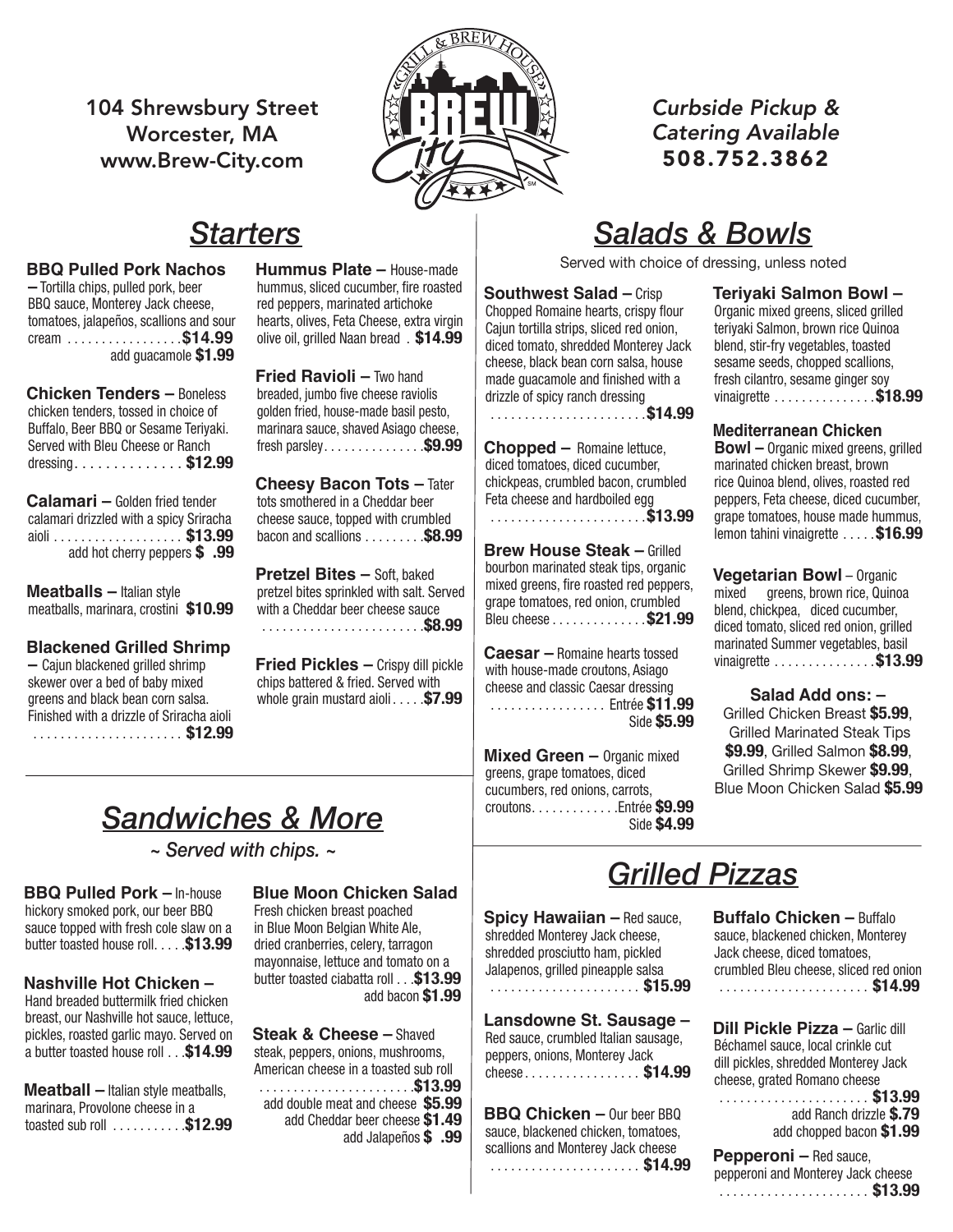## **Entrees**

**Moroccan Salmon** – Pan **Choroccan Salmon** – Pan roasted hand cut Moroccan seasoned Tresh Atlantic Cul Moroccari Seasoned<br>fresh Atlantic Salmon fillet topped with steak, sh a roasted red pepper olive pesto and choppe served over a Mediterranean chickpea shred salad. Finished with and tahini lemon and fresh vinaigrette . . . . . . . . . . . . . . **\$25.99**

**Haddock Limón** – Pan seared **Sweet** hand cut Haddock fillet topped with a natural cut ridduct intertupped with a masses in the cut friends of the cut is also grape tomato basil lemon ale scampi sauce. Served over a grilled Summer shredded vegetable primavera risotto . **\$26.99**

**Fish and Chips – Golden fried** hand battered haddock. Served with **Fish** natural cut fries, cole slaw and tartar natural cut mes, cole slaw and tartal in the bleade<br>sauce.................. **\$19.99** shredd

## **Chimmichurri Steak**

**Tacos** – Sliced marinated grilled **his chicken breader** – steak, shredded lettuce, diced tomato, chopped scallion, chimmichurri sauce, Béchamel sauce, diced shredded Monterey Jack cheese, limes scallions and Monterey and fresh cilantro in four grilled flour tortillas . . . . . . . . . . . . . . . . . **\$19.99**

#### **Sweet Chili Chicken**

**Tacos –** Grilled marinated sliced sweet chili glazed chicken breast, Béchamel sauce, choring successive tensors in the same of the same of the s shredded lettuce, pickled vegetables, grilled pineapple salsa and limes in four grilled flour tortillas . . . . **\$18.99**

**Fish Tacos** – Fresh Cajun **Ravioli and** breaded golden fried haddock, shredded lettuce, diced tomatoes, chopped scallion, Sriracha aioli, limes cheese, parsley, toasted ...<br>Chopped scallion, Sriracha aioli, limes cheese, parsley, toasted in four grilled flour tortillas . . . \$17.99

#### **Proton Elackened Chicken Mac 'n Cheese –** Blackened chicken breast, Cellentani pasta, creamy Béchamel sauce, diced tomatoes, scallions and Monterey Jack cheese

. . . . . . . . . . . . . . . . . . . . . . **\$18.99**

#### **Pulled Pork Mac 'n**

**ili Chicken Cheese** – House smoked BBQ pulled pork, Cellentani pasta, creamy Béchamel sauce, diced tomatoes, ce, pickled vegetables, pickled jalapeños, crumbled corn bread, Monterey Jack cheese and scallions . . . . . . . . . . . . . . . **\$17.99**

#### **Ravioli and Meatballs –**

n fried haddock, bumbo five cheese raviolis, Italian style meatballs, marinara sauce, Asiago cheese, parsley, toasted Ciabatta . . . . . . . . . . . . . . . . . . . . . . **\$18.99**

#### n Mac Brew House Bourbon

**Steak Tips –** Grilled marinated steak rips = since mann<br>eamy steak tips served over creamy enting<br>atoes, Parmesan risotto with sautéed onions, k cheese peppers and mushrooms. Garnished . . . **\$18.99** with crispy onion strings and fresh parsley . . . . . . . . . . . . . . . . . **\$27.99**

#### ed BBQ **Chipotle Chicken 'n**

**Waffles –** Twin hand breaded, d, creamy **veaming** with hand breaded,<br>atoes, fried boneless chicken breasts over d corn<sup>i</sup> buttermilk waffles, Chipotle honey drizzle, served with a side of creamy cole slaw . . . . . . . . . . . . . . . **\$18.99**

## BUILD YOUR OWN BURGER & MORE

**Build it by the numbers, choose your protein, roll, cheese, toppings and sides as priced below.**

Served with tomato, lettuce and pickles.

#### ❶ **Choose Your Protein**

**USDA Prime Beef**\*...8oz – \$10.99 **American Kobe**\*...8oz – \$15.99 **Piedmontese**\*...8oz – \$15.99 **Buffalo**\* ... 8oz – \$17.99 **Turkey** – All white meat – \$10.99 **Grilled Chicken Breast** – \$10.99 **Fried Chicken Breast** – \$10.99 **Beyond Burger** – Plant based 6oz patty with no GMO ingredients. Soy & gluten free – \$12.99 **Veggie** – Made with fresh corn, black beans and rice...**.**\$8.99

#### ❷ **Pick Your Roll**

house roll ciabatta .99 wheat .89 gluten free 2.89

### ❸ **Choose Your Cheese**

aged cheddar .99 extra sharp provolone .99 american .99 swiss .99 pepper jack 1.39 smoked gouda 1.59 crumbled bleu cheese 1.99 feta 1.39 havarti .99

#### ❹ **Add Your Toppings Protein**

bacon 2.29 smoked bbq pulled pork 2.99 pepperoni 1.99 fried egg 1.49 prosciutto 2.69

#### **Veggies**

red onion .69 house-pickled jalapeños .99 sautéed onions .99 sautéed peppers .99 sautéed mushrooms .99

grilled banana .99 sliced cherry peppers .89 roasted red peppers .89 cole slaw .99

#### **Sauce**

brown ale bacon marmalade 2.29 cheddar beer cheese sauce 1.49 marinara 1.29 bleu cheese dressing 1.29 beer BBQ sauce 1.29 buffalo hot sauce .99 Crystal hot sauce .99 sriracha aioli .99 teriyaki .99 basil pesto .99 buttermilk ranch dressing .89

#### **Pantry**

peanut butter .89 guacamole 2.29 tomato salsa .89 jumbo fried cheese ravioli 2.69 whole grain mustard .89 house-made hummus 1.79 house-made potato chips .89 fried onion strings 1.49

#### ❺ **Choose Your Side**

| house made potato chips\$1.69 |  |
|-------------------------------|--|
|                               |  |

\*Cooked to order. Consuming raw or undercooked meats, poultry, seafood, shellfish or eggs may increase your risk of foodborne illness. All weights prior to cooking. Please inform your server of any food allergies prior to ordering.